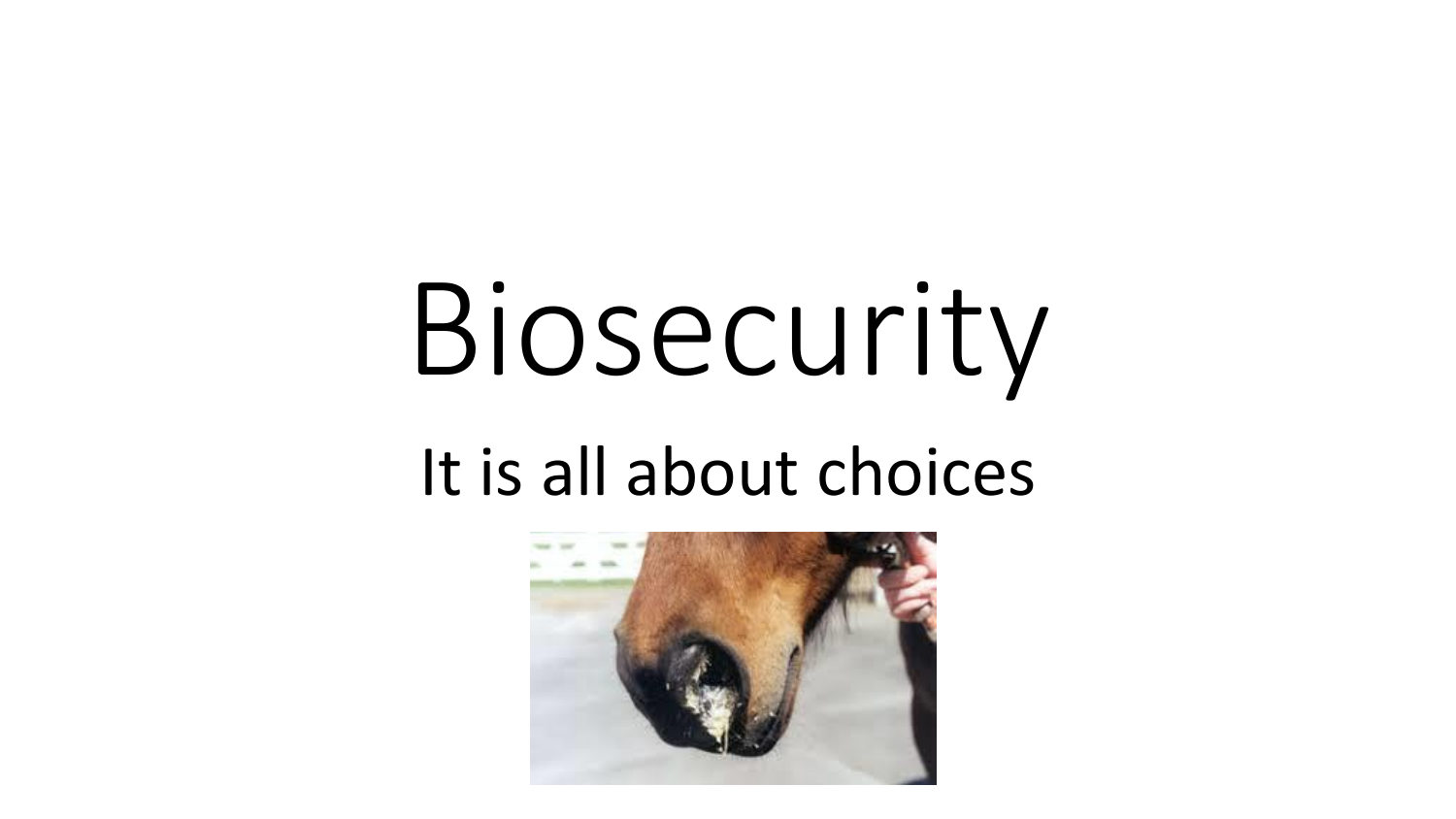#### Biosecurity begins at Home

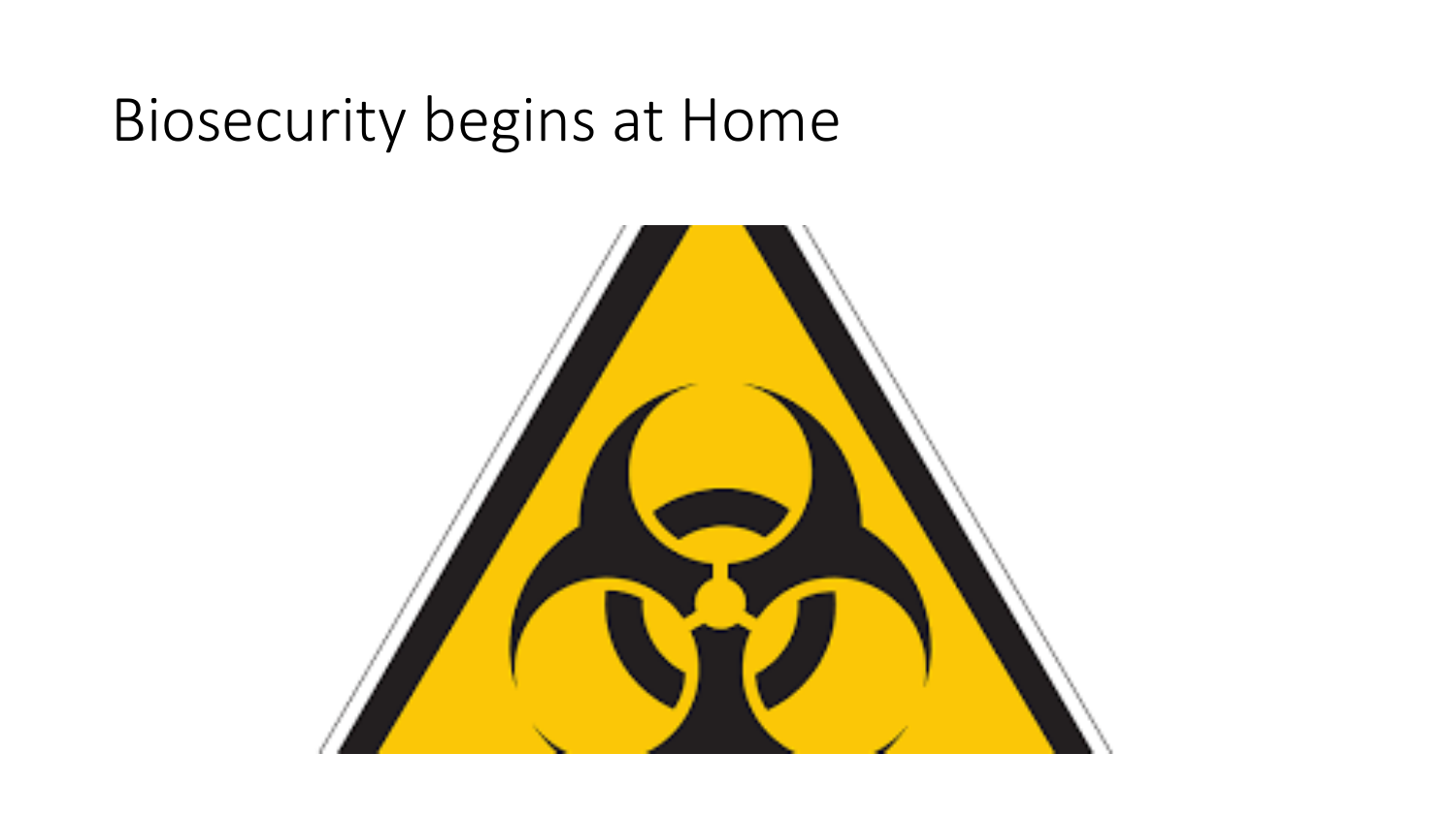#### Nutrition is Key for Healthy Immune System

- Water: Abundant, Clean, Warm
- Hydration is critical
- Horses like warm water



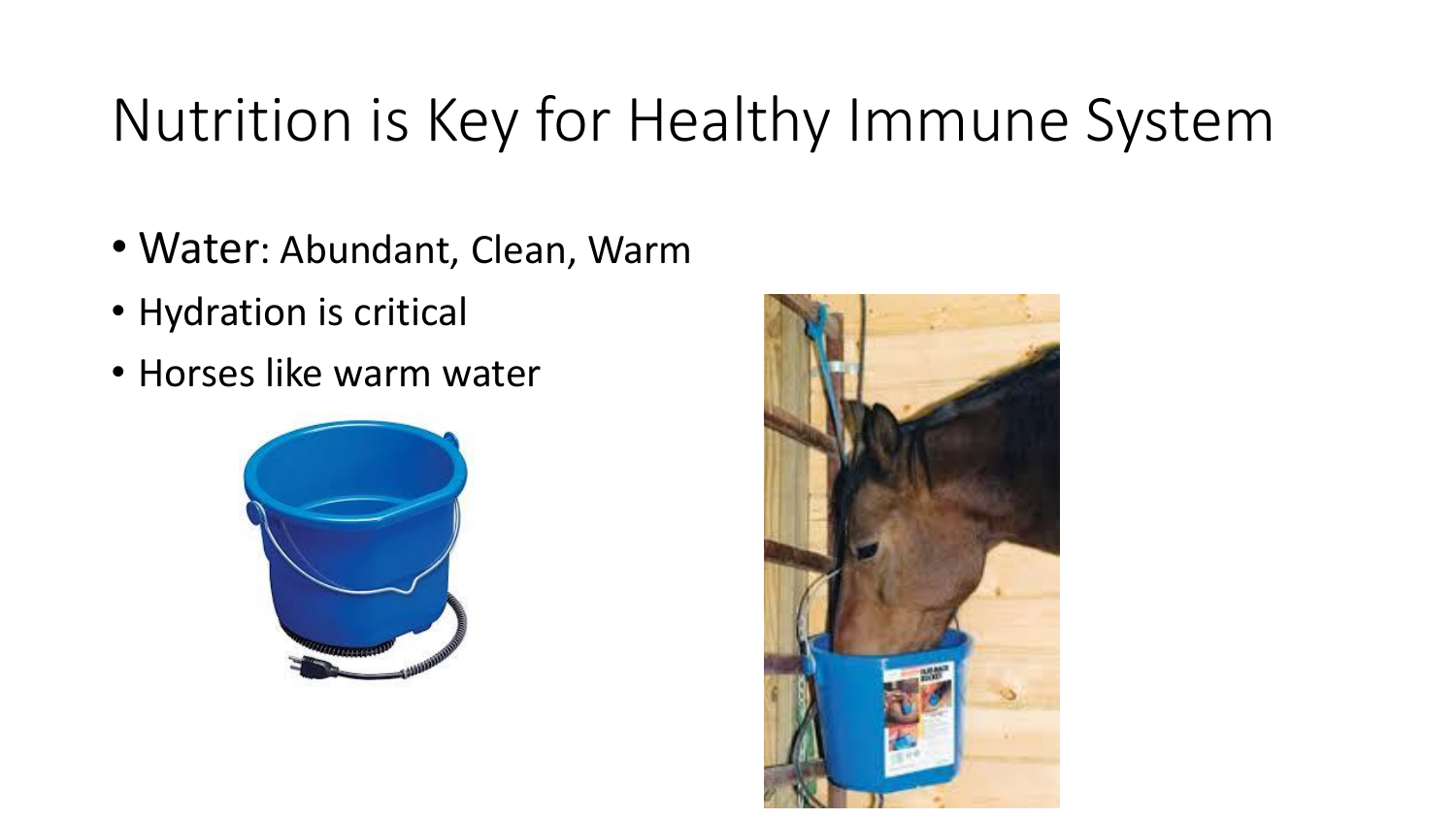#### Digestible Fiber





#### Availability; Quality; Quantity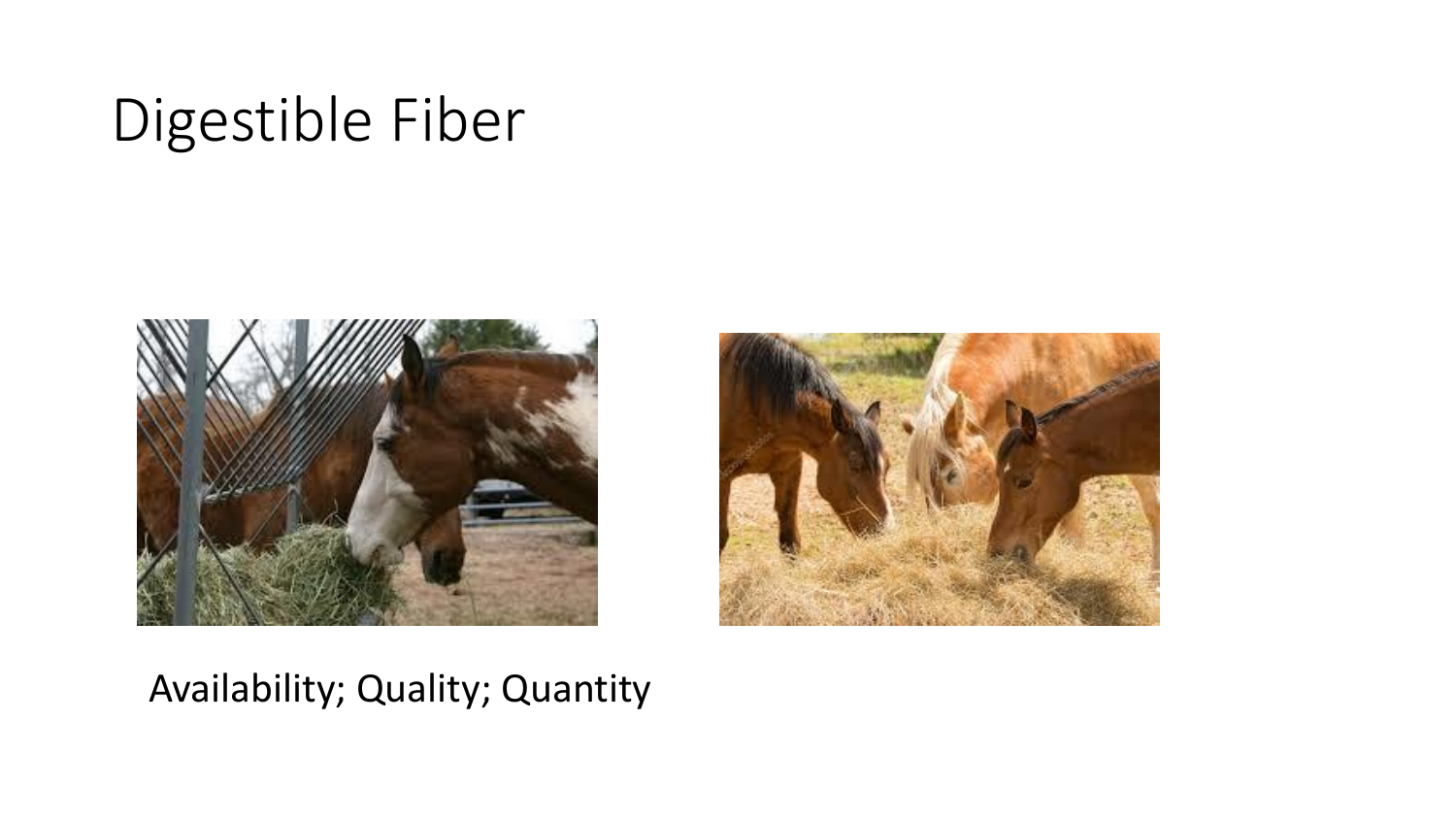#### Meal Size & Rate of Intake

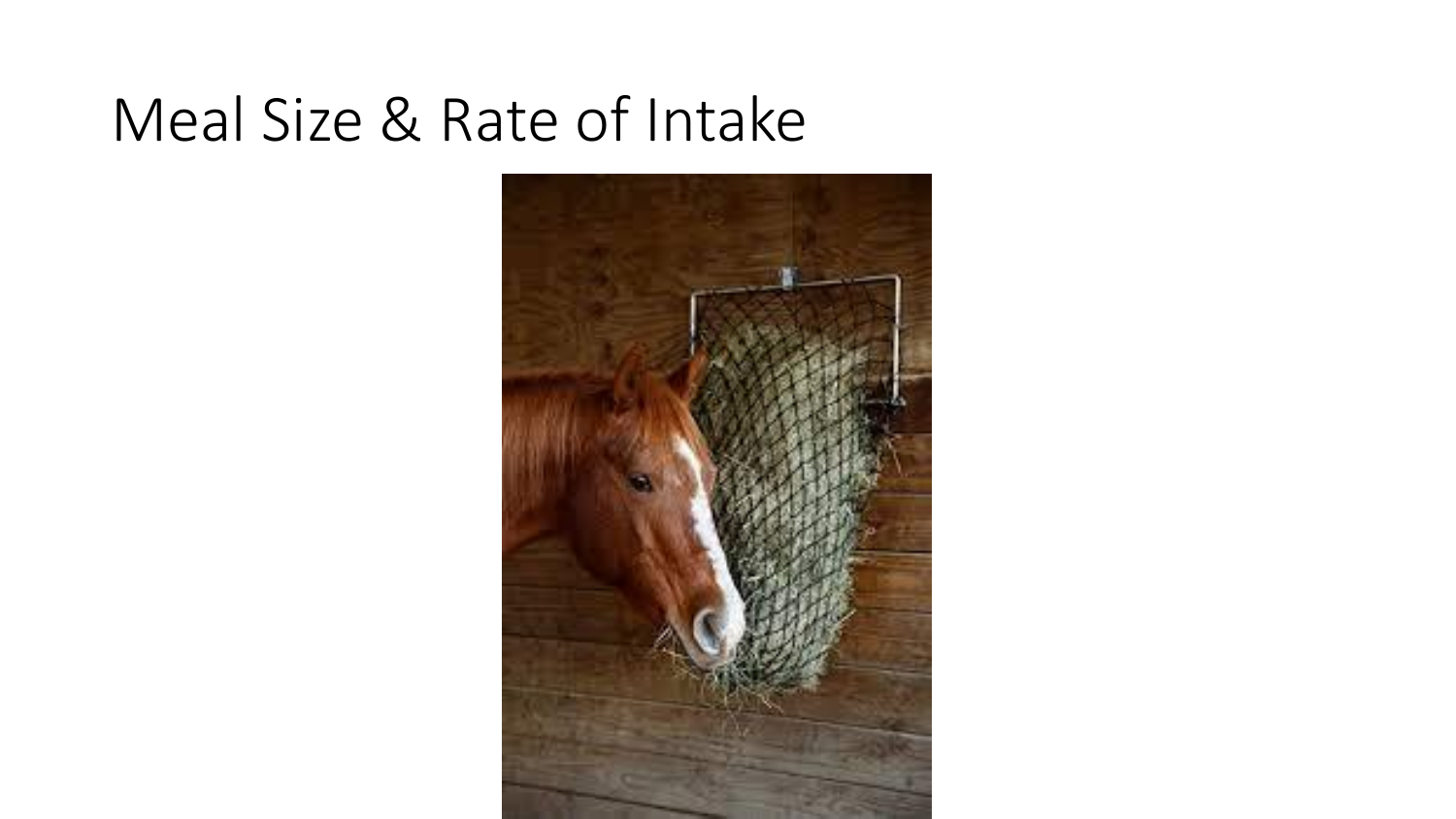#### Balanced Diet

- Protein & Carbohydrate
- Major minerals: Ca; P; Mg; K; Na; Cl
- Trace minerals: Cu; Zn; Se
- Vitamins: A; D; E; K; C
- Alfalfa good source of protein, Ca, Mg
- Choose Supplements for Trace minerals & vitamins – Limit number of supplements
- Grass hay can be highly variable – Consider testing; Watch: moisture, fiber, protein, major minerals, trace minerals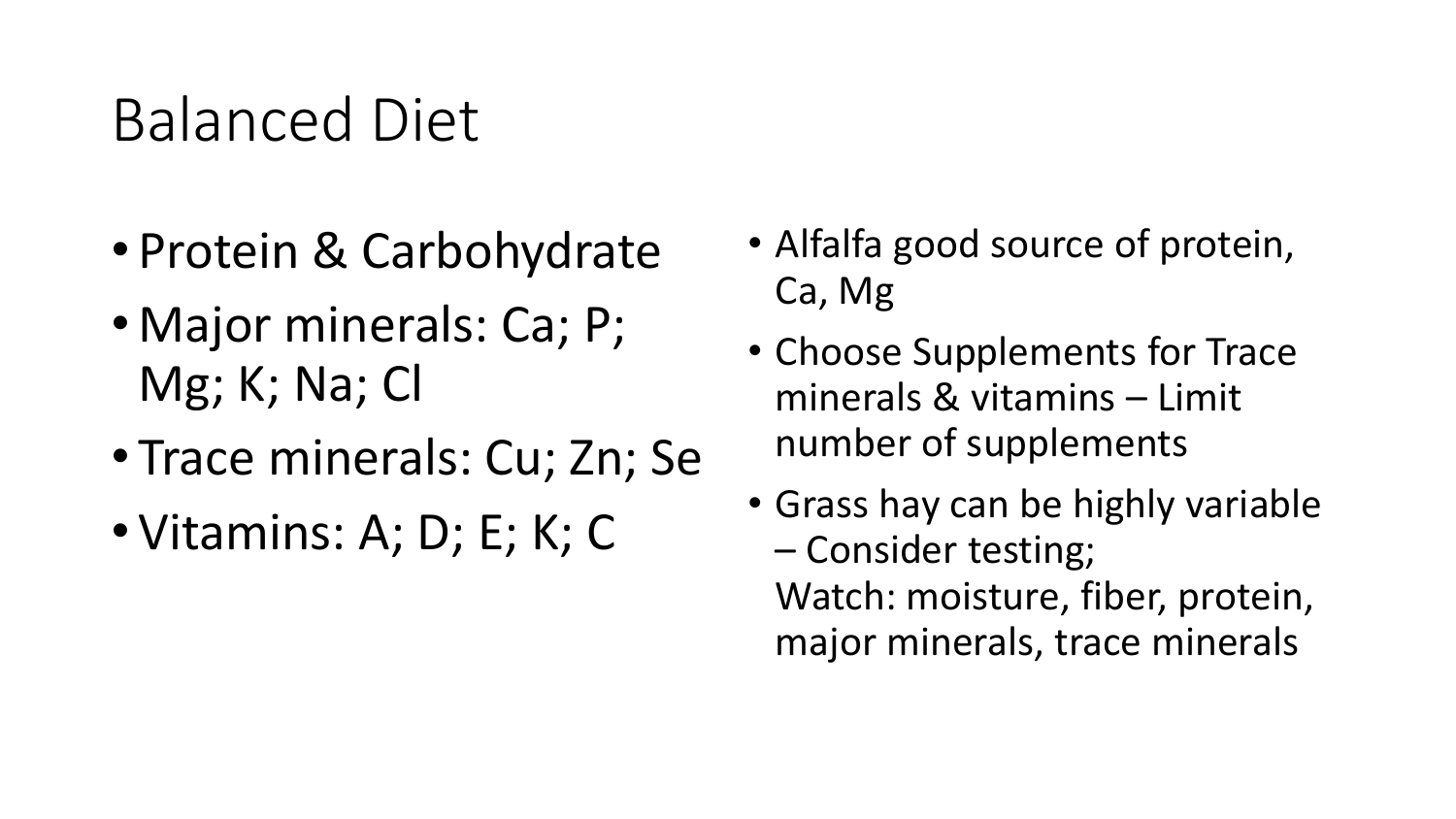#### Nutrient Requirement 1100# horse/maintenance

- Digestible Energy (DE) 16.7 Mcal
- Crude Protein 630 grams
- 
- Calcium (Ca) 20 gram
- Phosphorus (P) 14 gram
- Sodium (Na) 10 gram
- Iron (Fe) 400 mg
- Zinc (Zn) 400 mg
- Copper (Cu) 100 mg
- Selenium (Se) 1.0 mg

• Lysine 27.1 gram

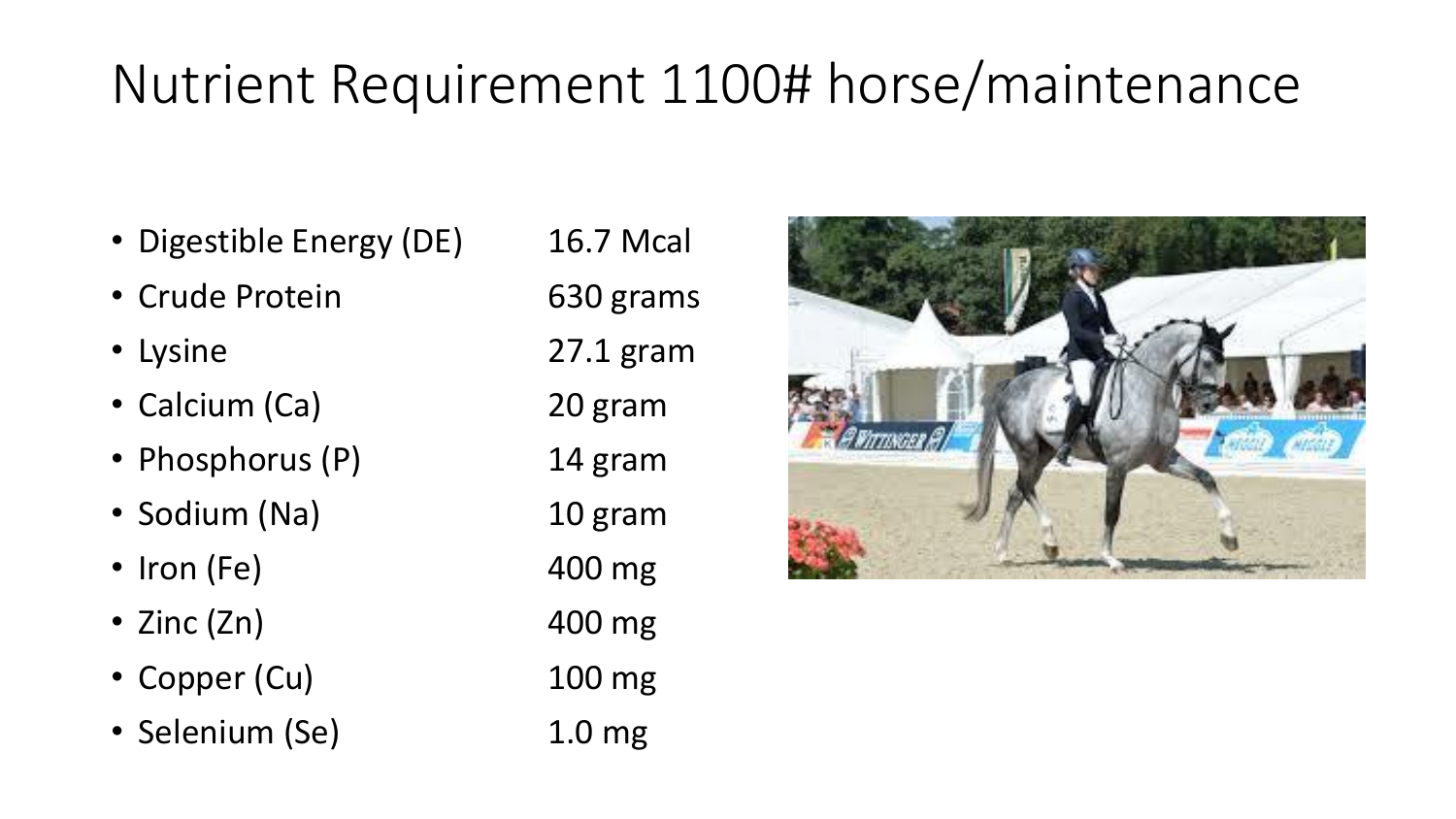#### Vitamins

- Vitamin A 10 KIU
- Vitamin D 10 KIU
- Vitamin E 2-3 KIU
- Vitamin K
- Vitamin C 1-5 gram
- B vitamins

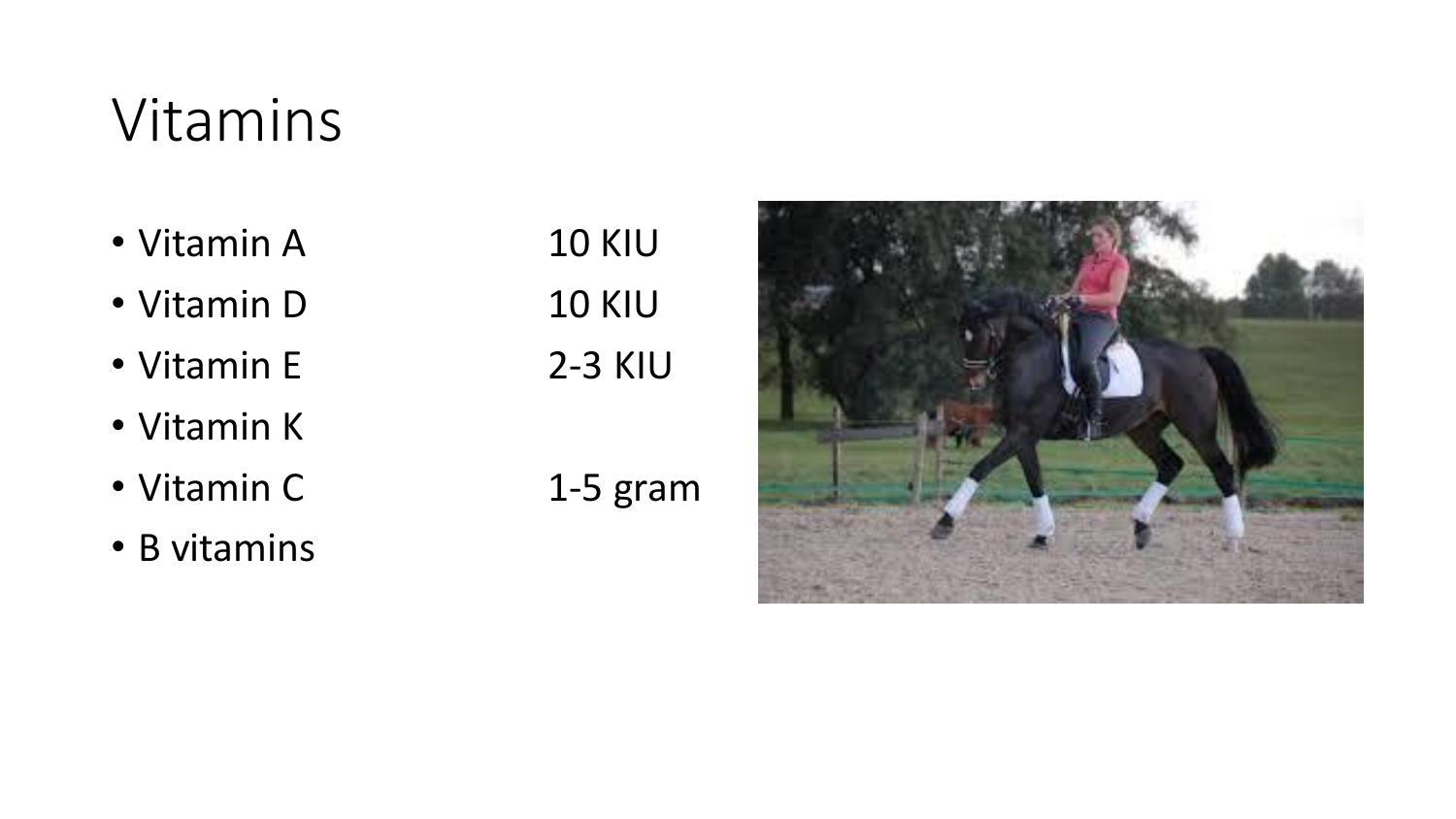#### Bring your own Feed

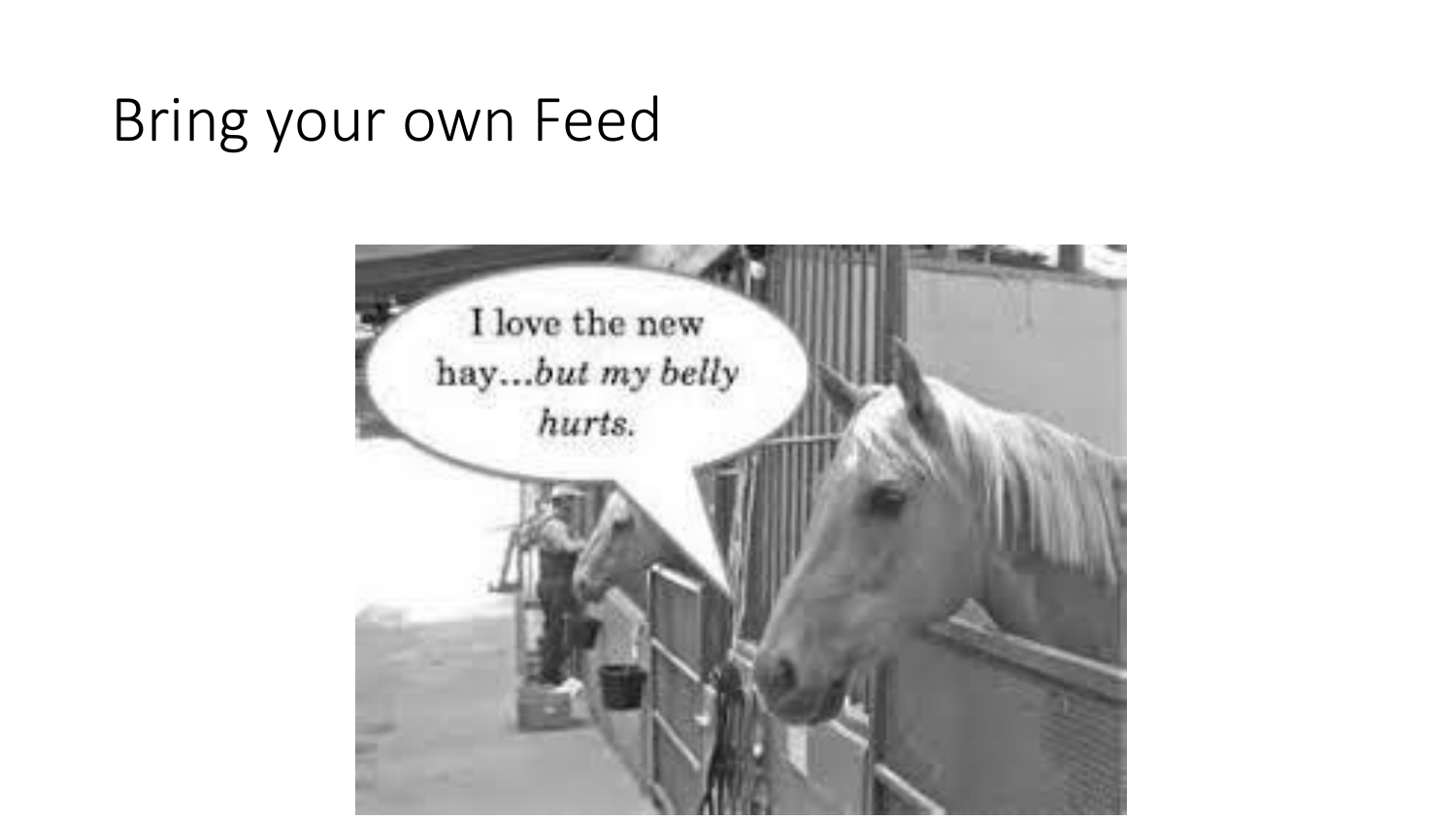#### Vaccinations and Parasites

- Be up to date with vaccines
- Allow immune system to respond before leaving home
- How many? How often? Other considerations?
- Flu/Rhino, Strangles
- Core Vaccines (Tetanus, EEE/WEE, WNV, Rabies)
- Check for skin issues
- Run fecal and practice parasite control
- Leave questionable horses at home
	- ? Monitor Temp 2X/day

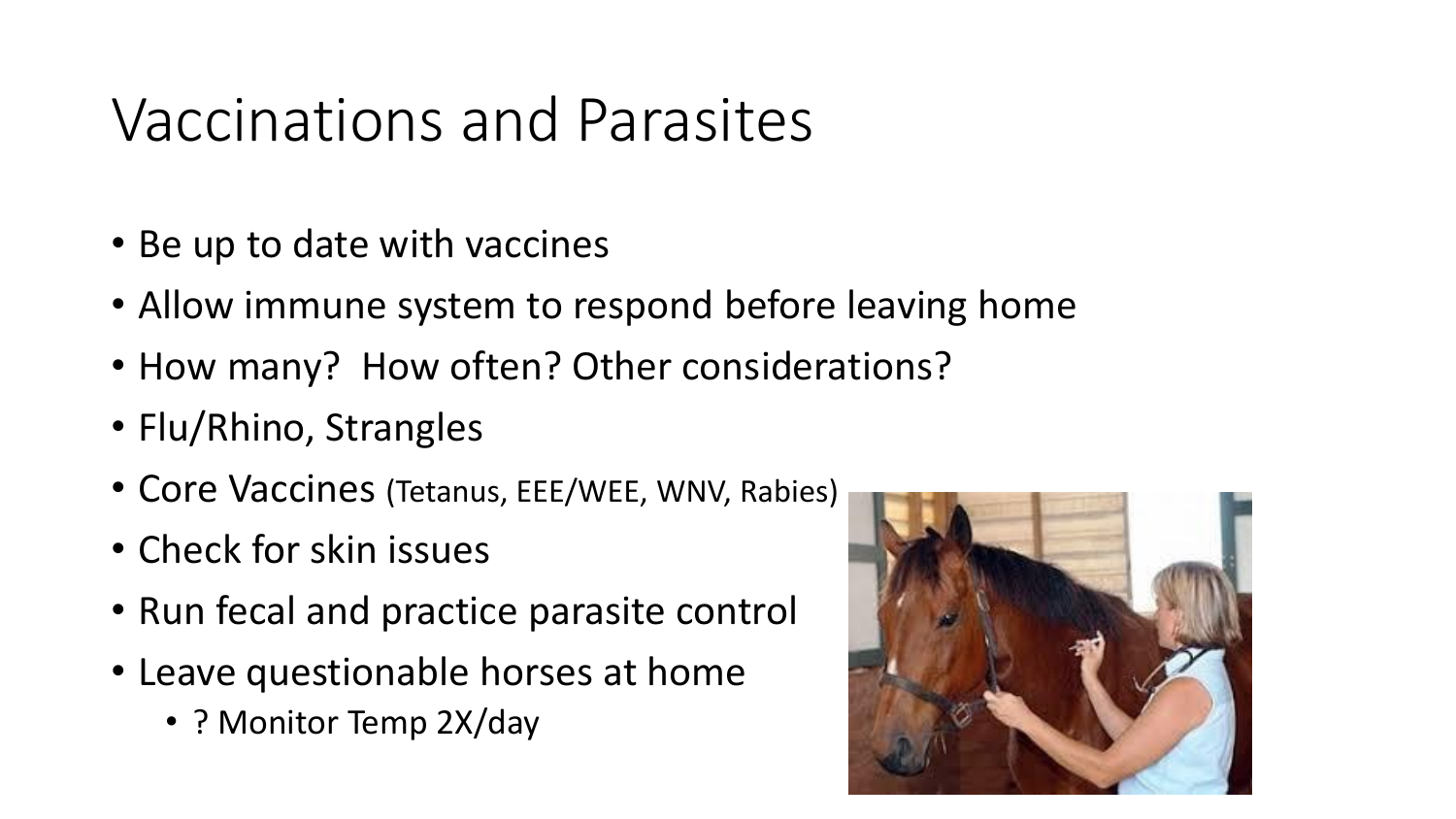#### **Travel**

- Be Clean, Practice Low stress hauling
- Bring all your own equipment: Wheel barrow, feed and feed buckets, water buckets, hose, forks, brushes, tack and so forth. Do Not Share
- Be aware of any regional issues



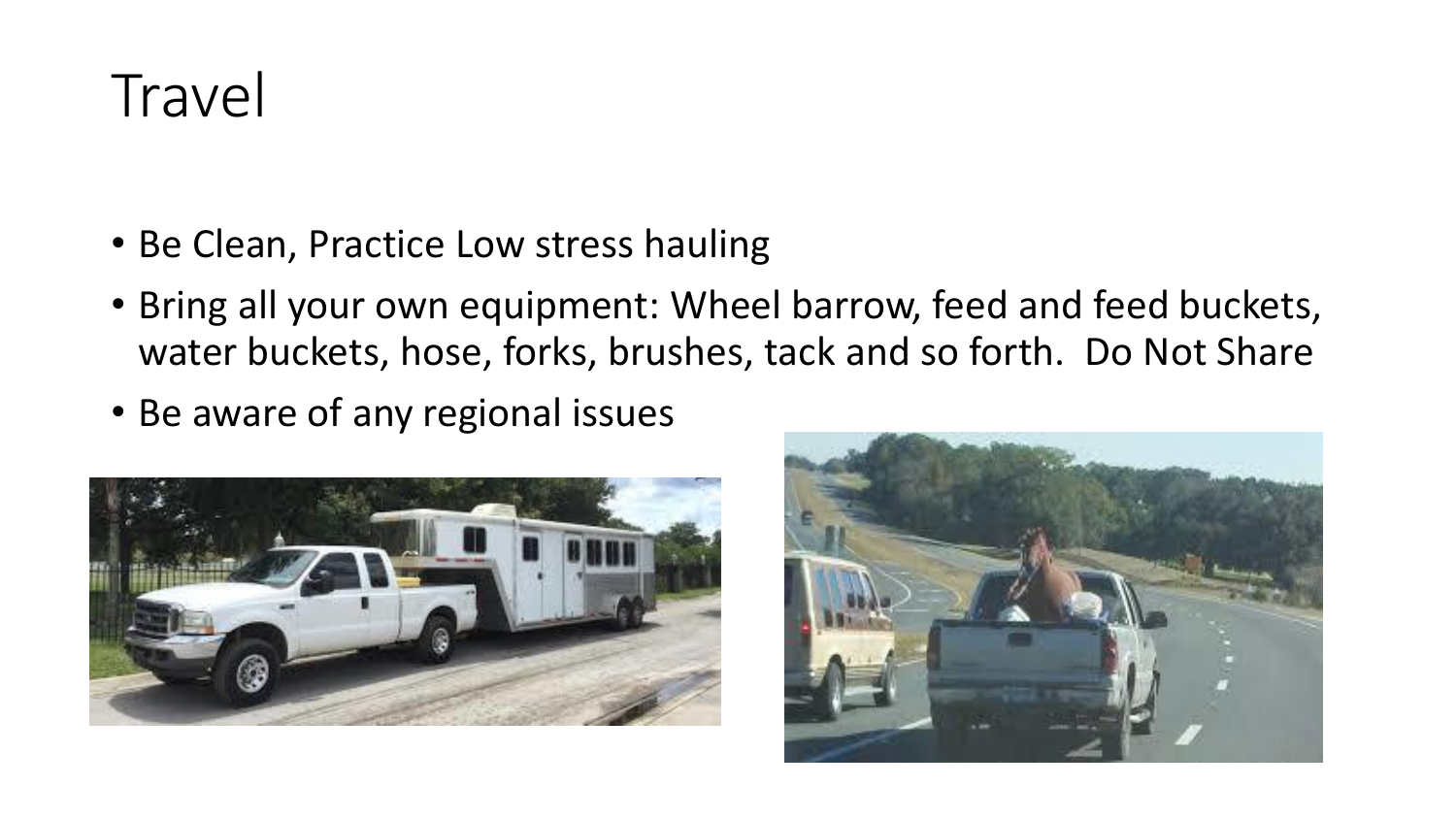#### Arrival at Event

• Leave Horses in the Trailer

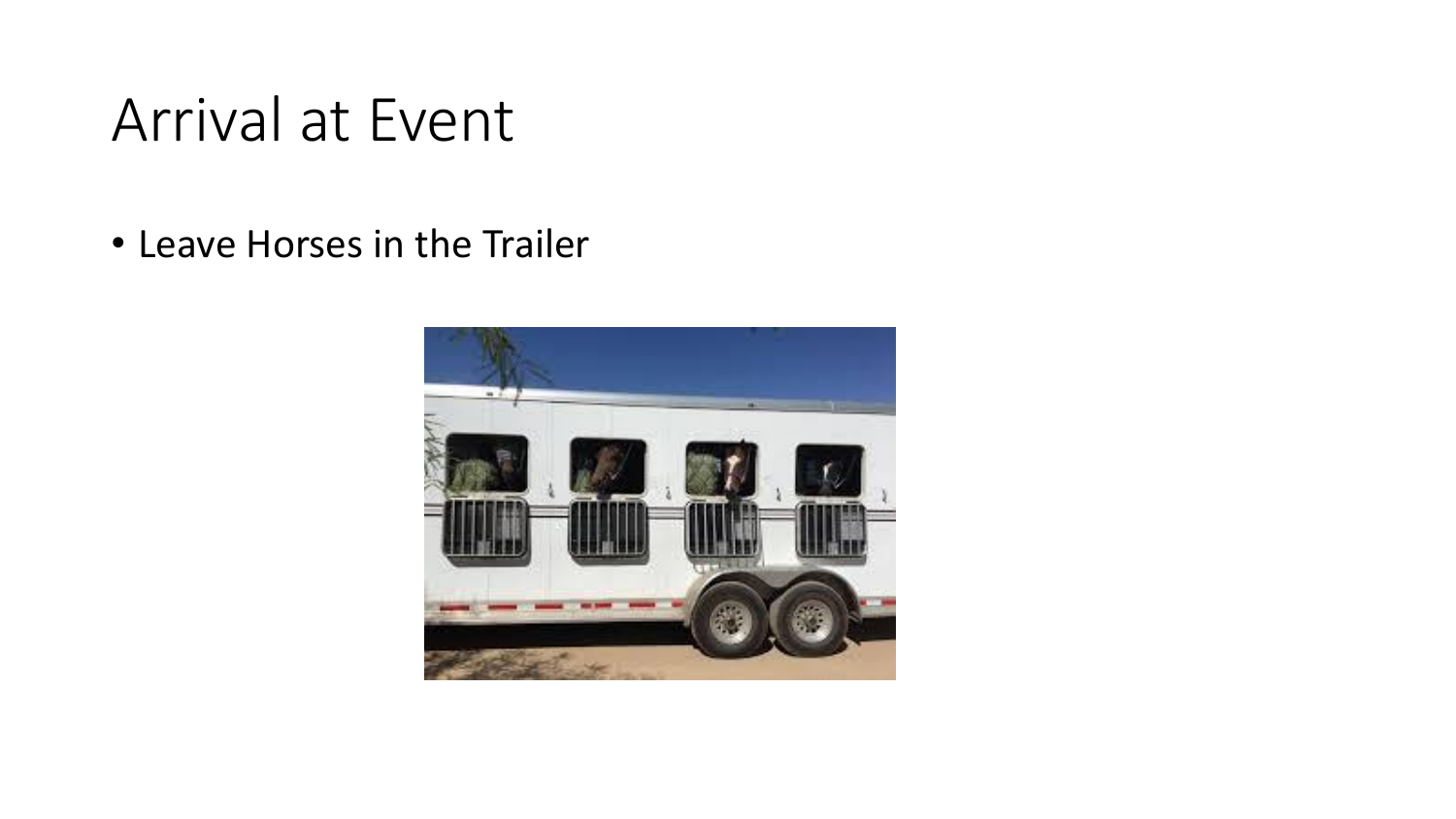#### Arrival

- Inspect the grounds
- Inspect the stalls; Clean stalls, Remove water buckets, feed buckets, anything that looks dirty. After cleaning apply disinfectant.
- Clean the stall if needed check for "Horse Boogers"
- Add your own clean water buckets and feed racks or nets
- Examine Air flow in barn: Know what is upwind
- Use your own water hose and NO hose placed in bucket
- Know event isolation procedures if something goes wrong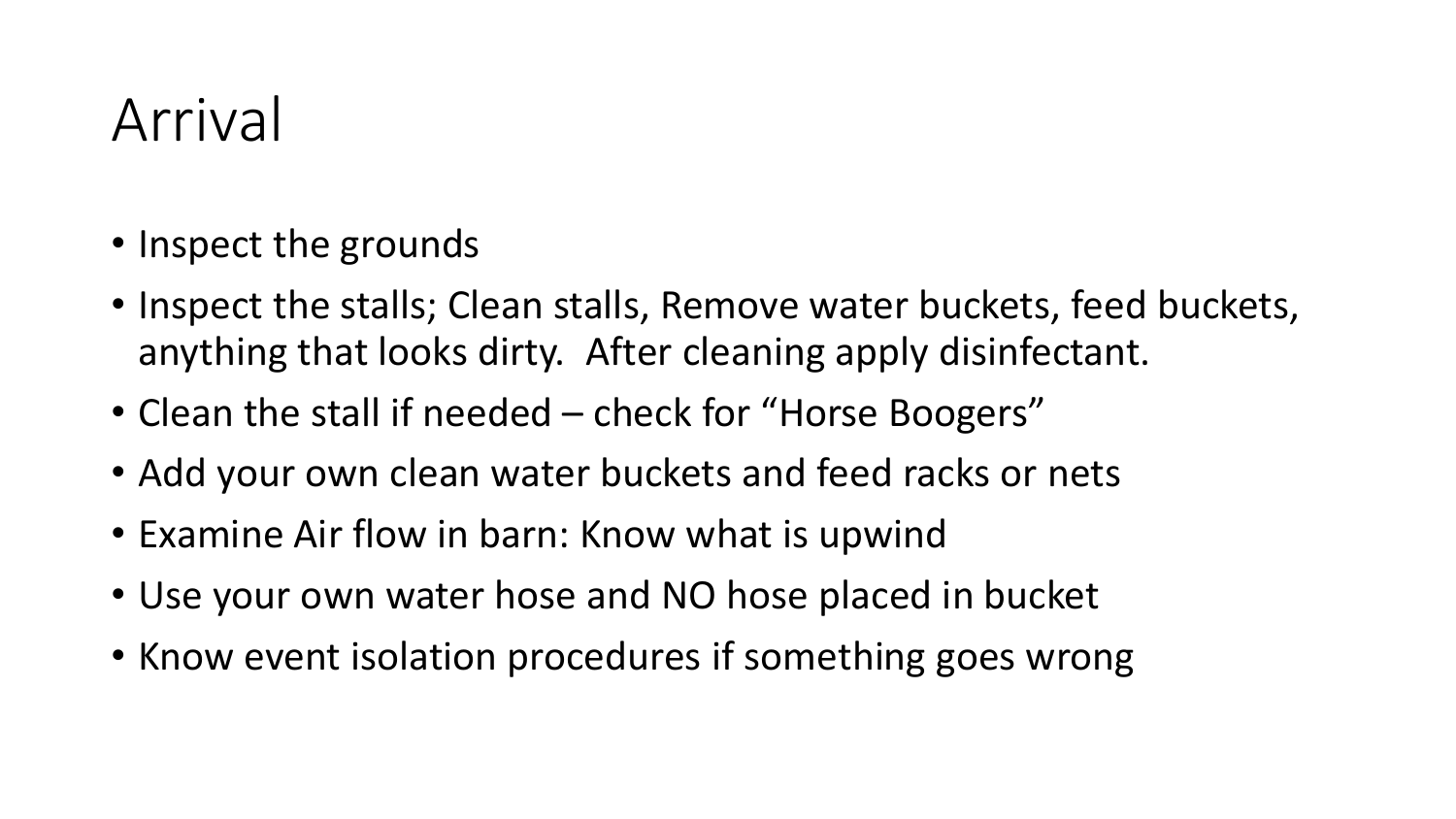#### Clean; then Disinfect





9 parts water + 1 part bleach

Generally use 1% solution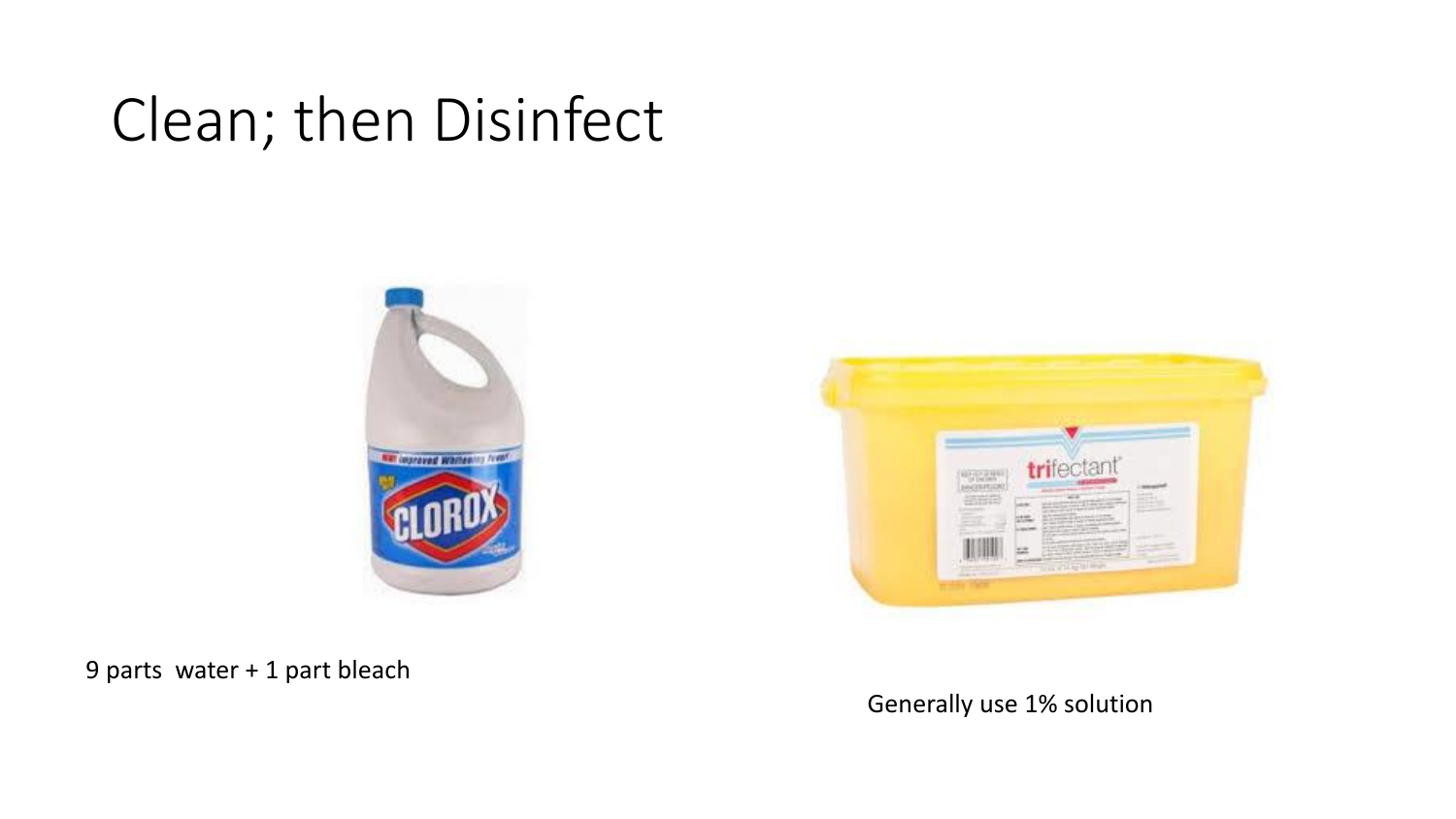#### Keep Hands Clean

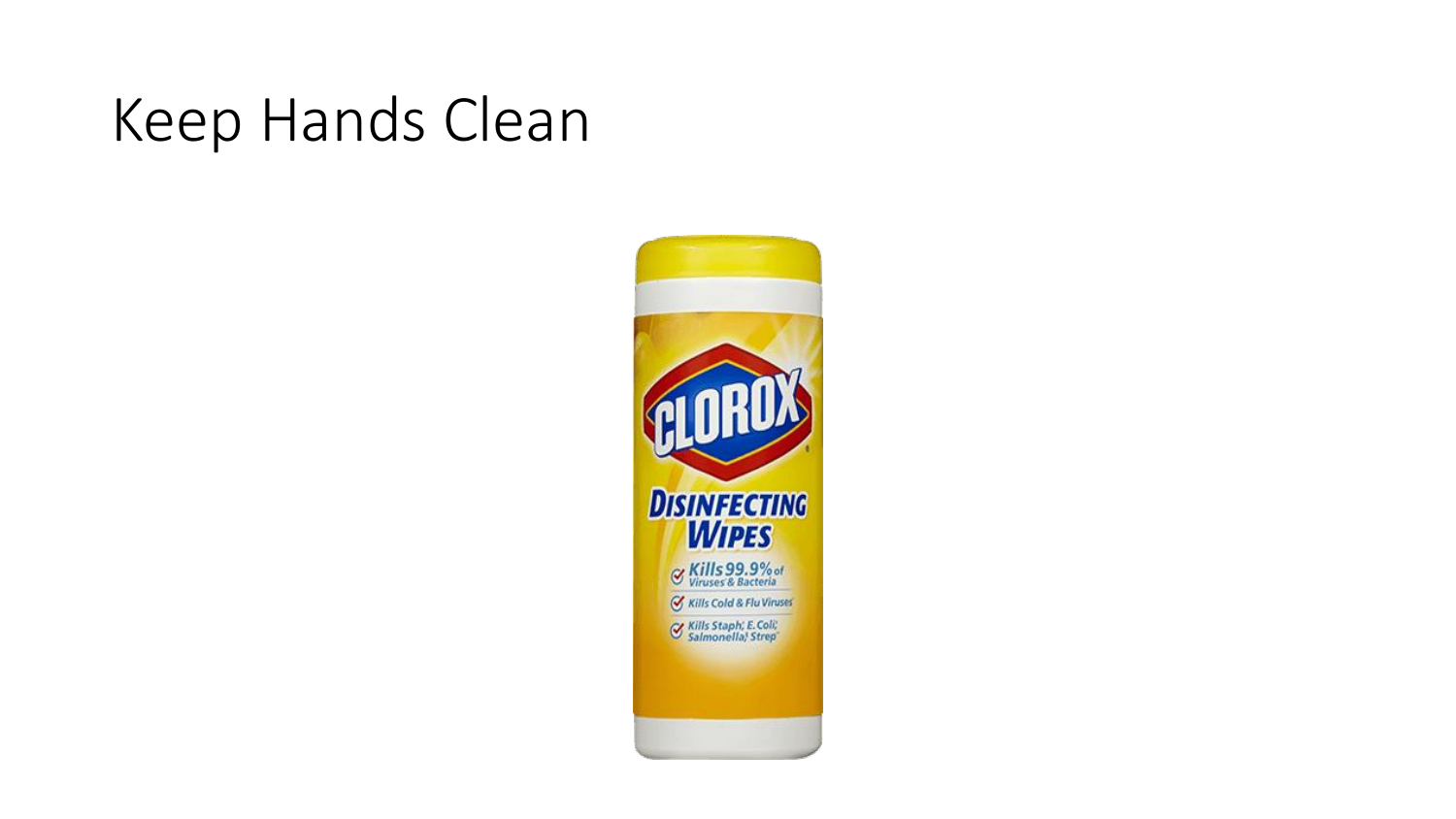#### Horses at Risk







#### Human to Horse Contact





cdfa

Protecting Equine Health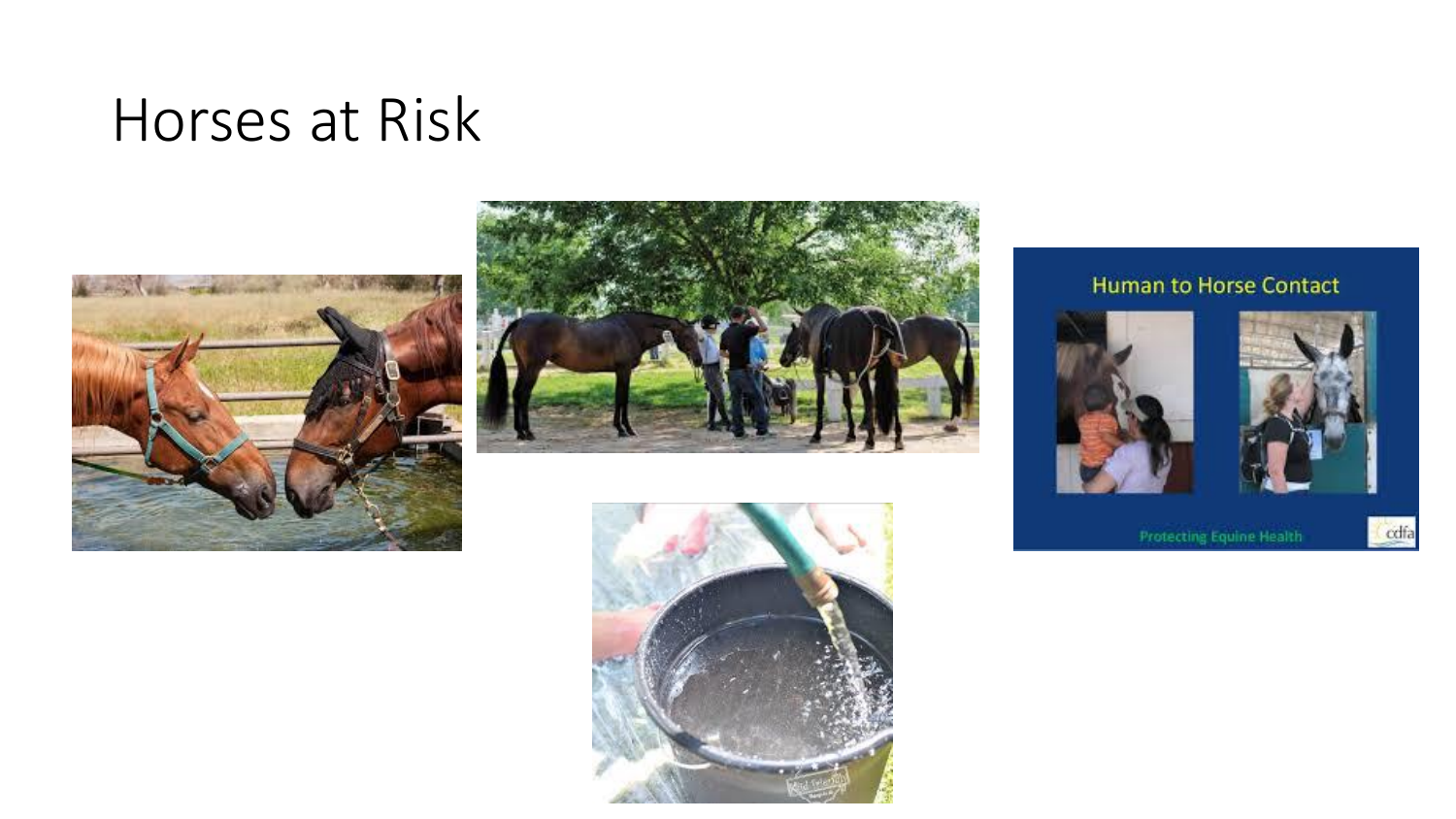#### Wash Racks



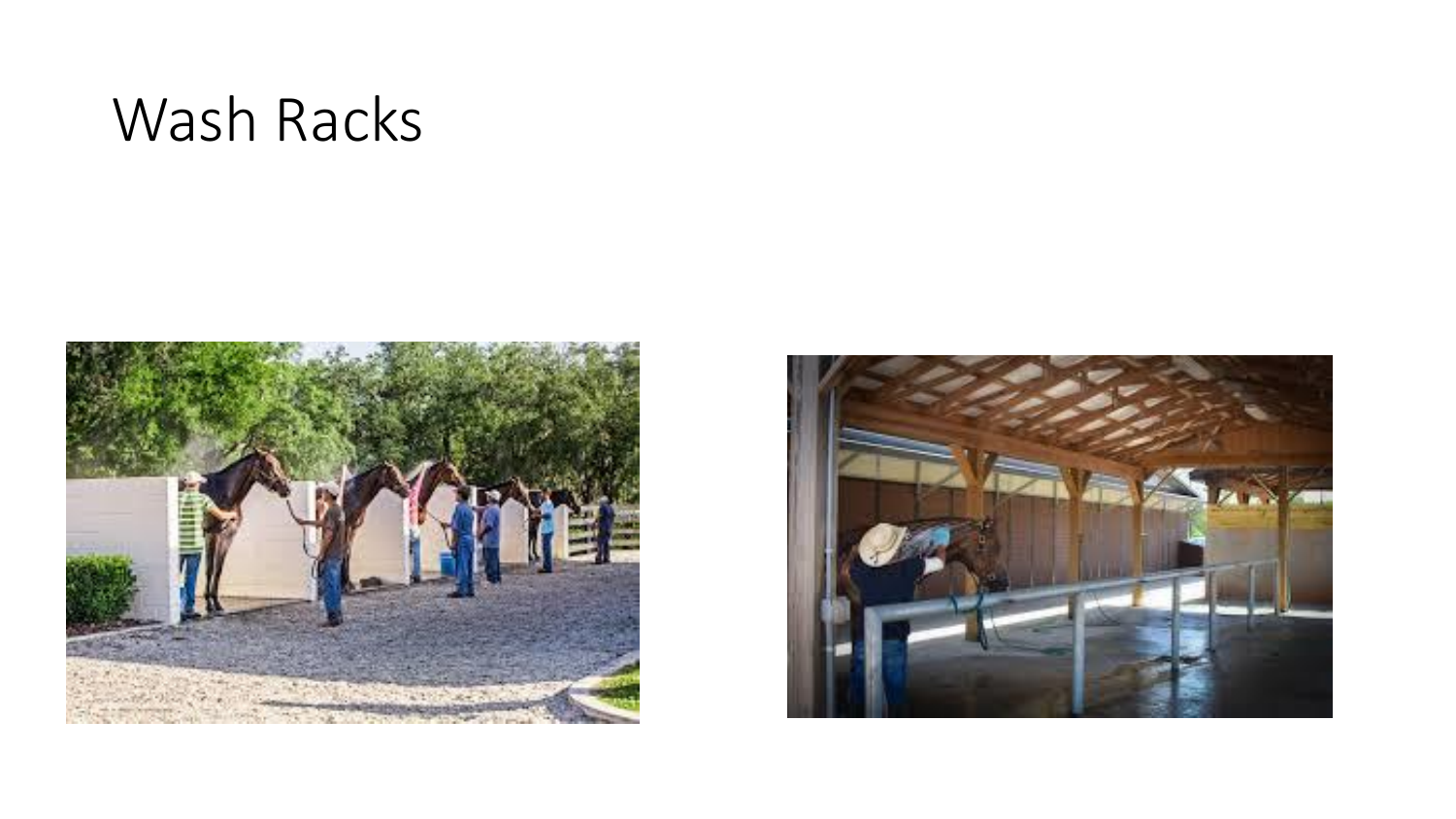#### Stalls: Open, Air flow, Contact



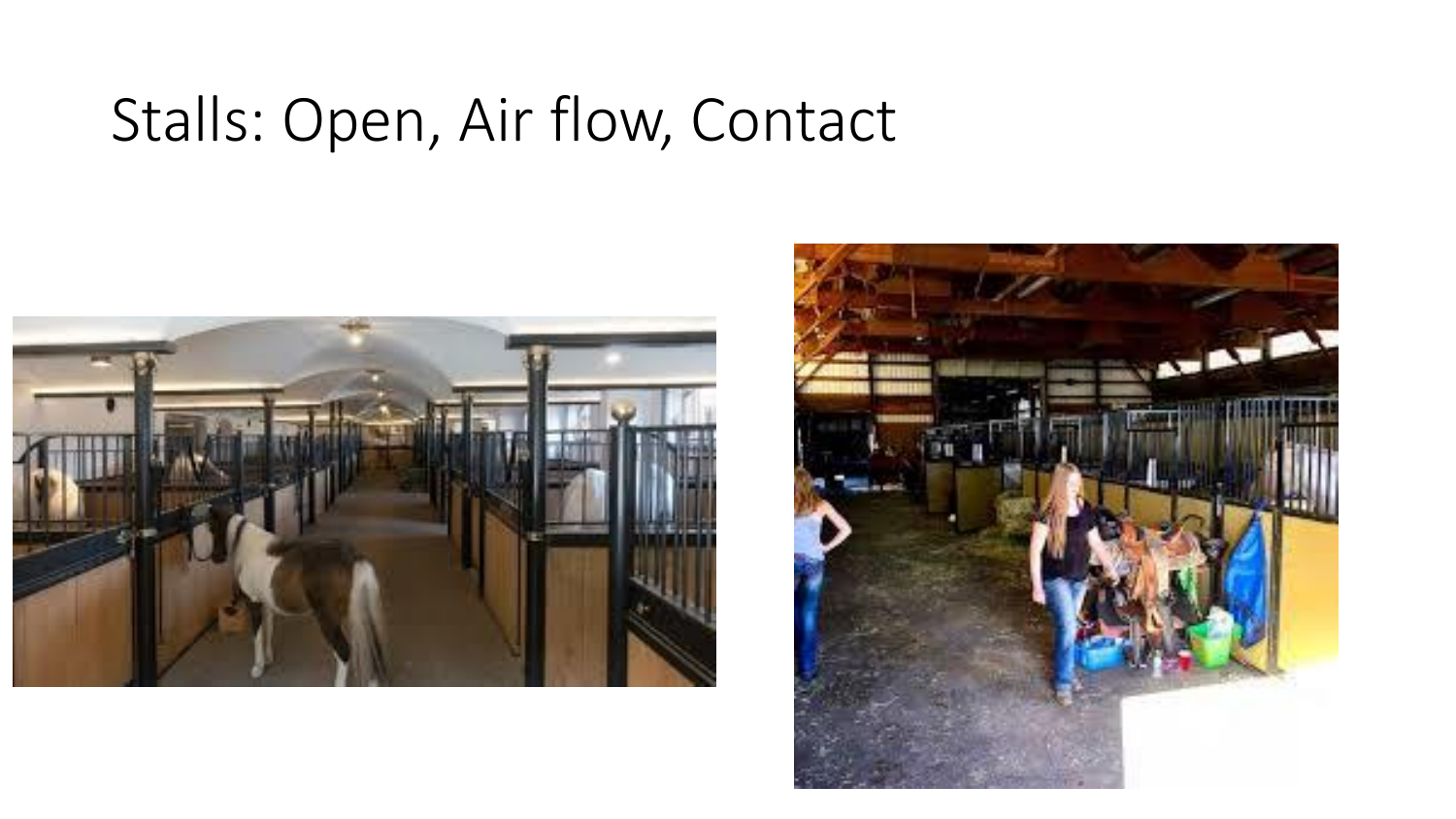#### Biosecurity at Equine Events

- A disease related "perfect storm" occurs when risk factors and a pathogen successfully interact, resulting in the introduction and spread of an infectious organism among a susceptible population.
- This can happen when:
	- Susceptible, stressed horses are exposed to an infectious agent
	- Conditions & environment at the event support transmission and infection
	- The pathogen spreads rapidly throughout the animal population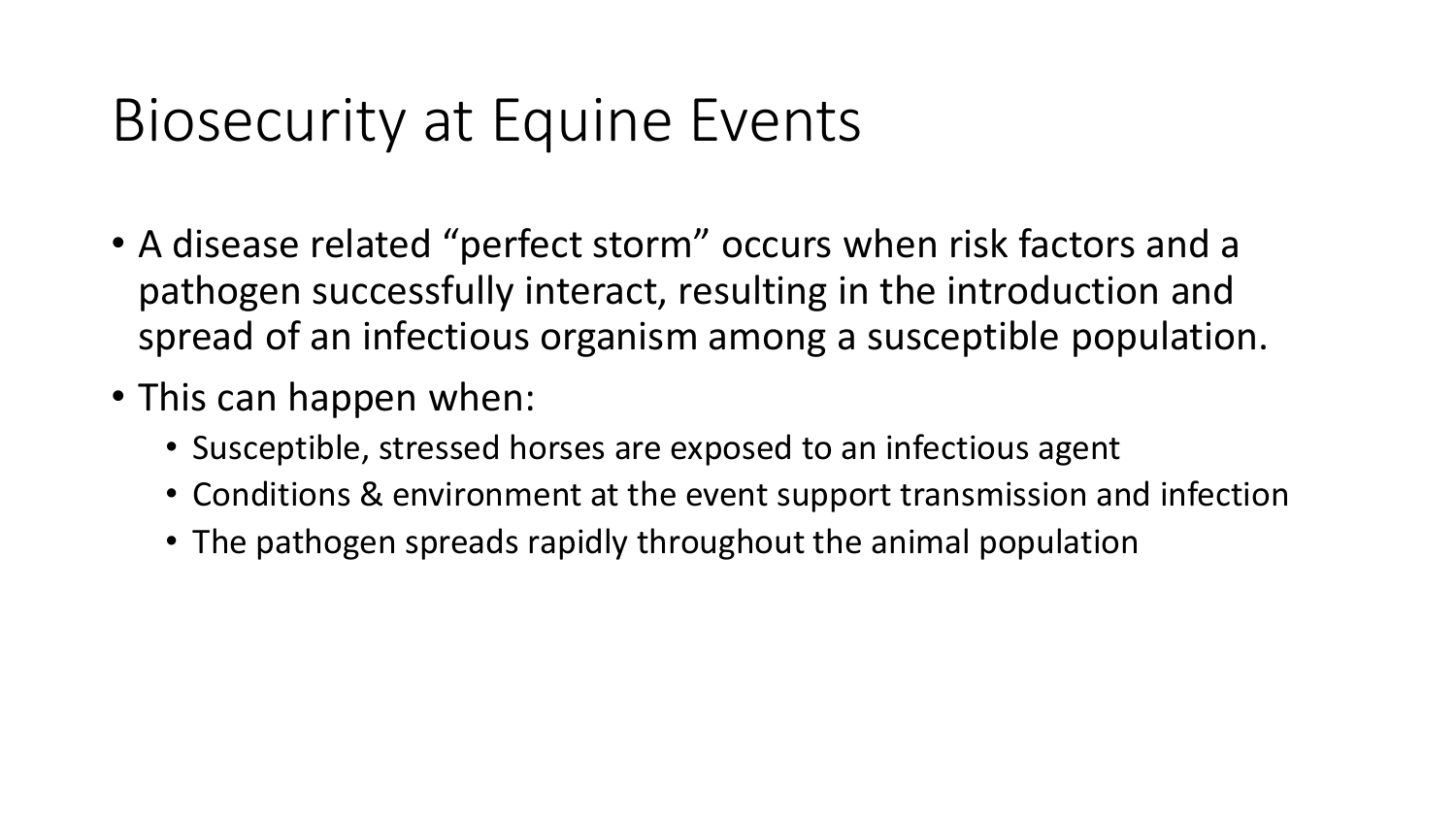## Equine influenza virus – Western WA

- Lynden Fairgrounds Horse Show November, 2018
- EIV positive horses in at least two stables, highly suspected at a third stable
- Extensively shut down Equine activities of all sorts in Whatcom county
- *Monetary impacts:*
	- Lost training, shows, lessons, travel
	- Testing, treatments, containment, labor, biosecurity measures
- Fortunately no loss of life or future performance abilities





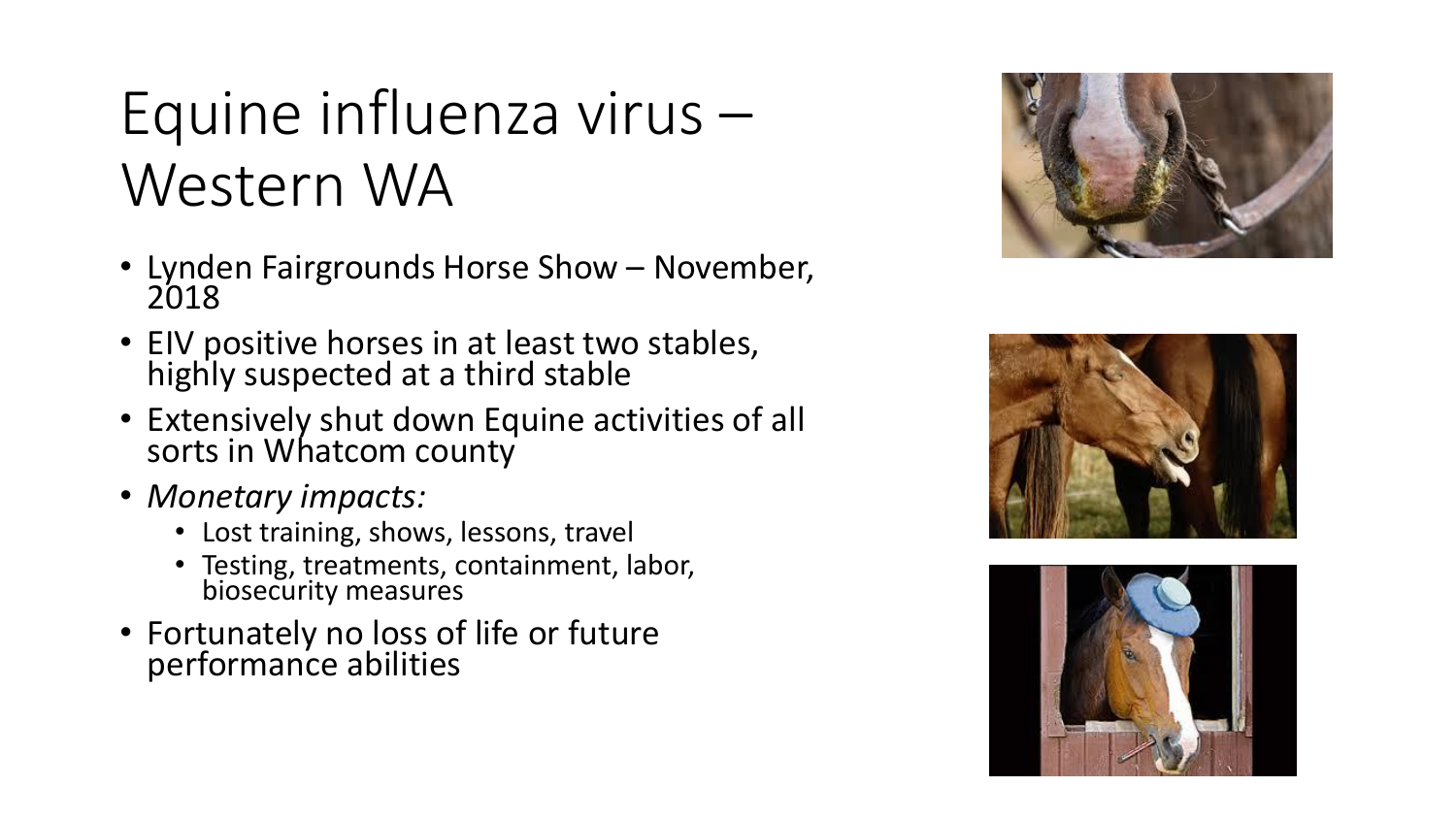#### The Disease Triangle

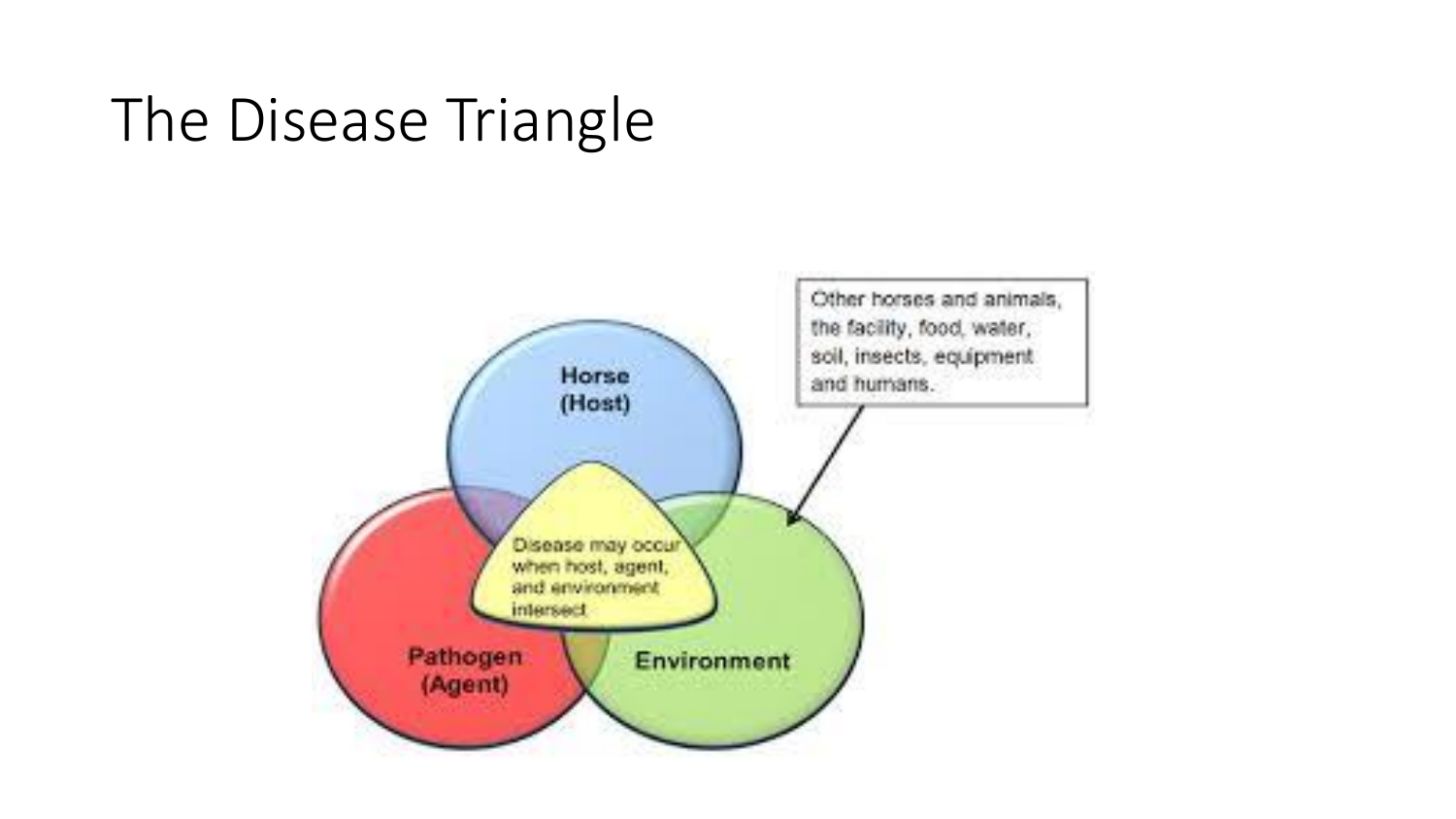#### Return Home

- Clean and disinfect your trailer, tack, equipment
- Ideally separate those returning from the others for 7 or more days
- Shower, change into clean clothing, clean & disinfect boots before attending to any horses left home
- Following days take care of the horses left home and then care for those who were at the show. If any exhibit sign of illness double up on your efforts to not carry disease to any other horse.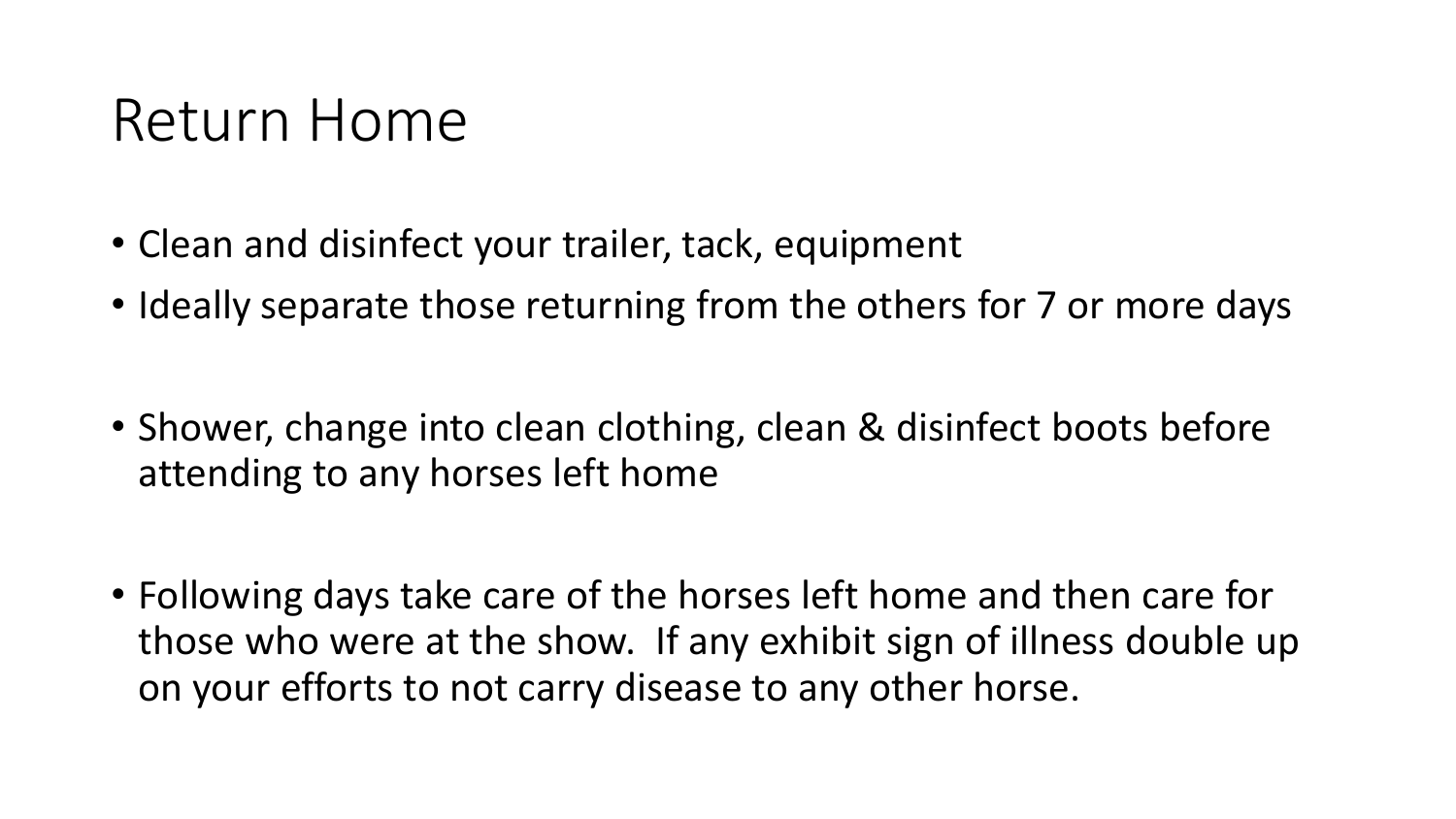## Heading Home



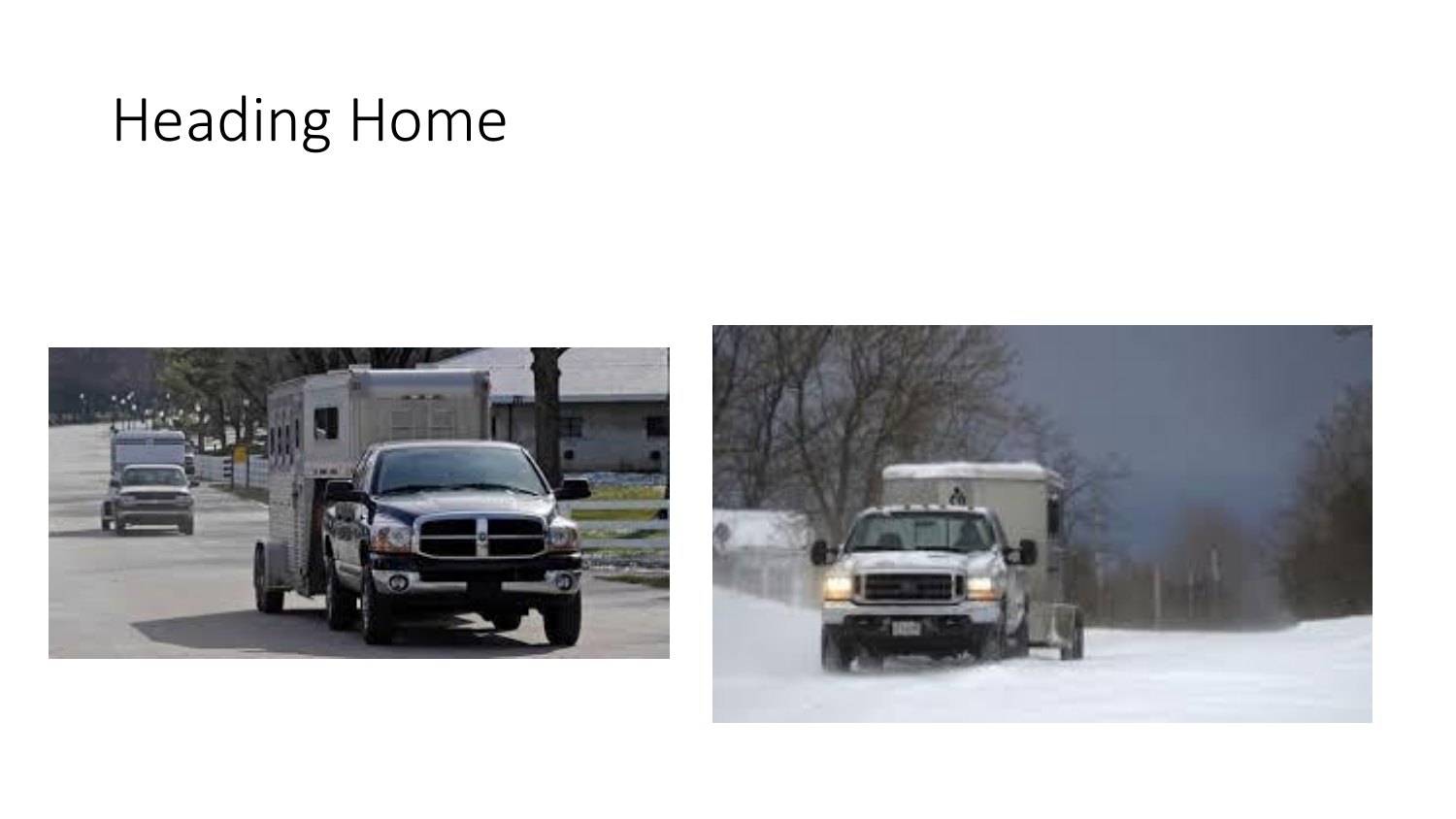#### A better Day